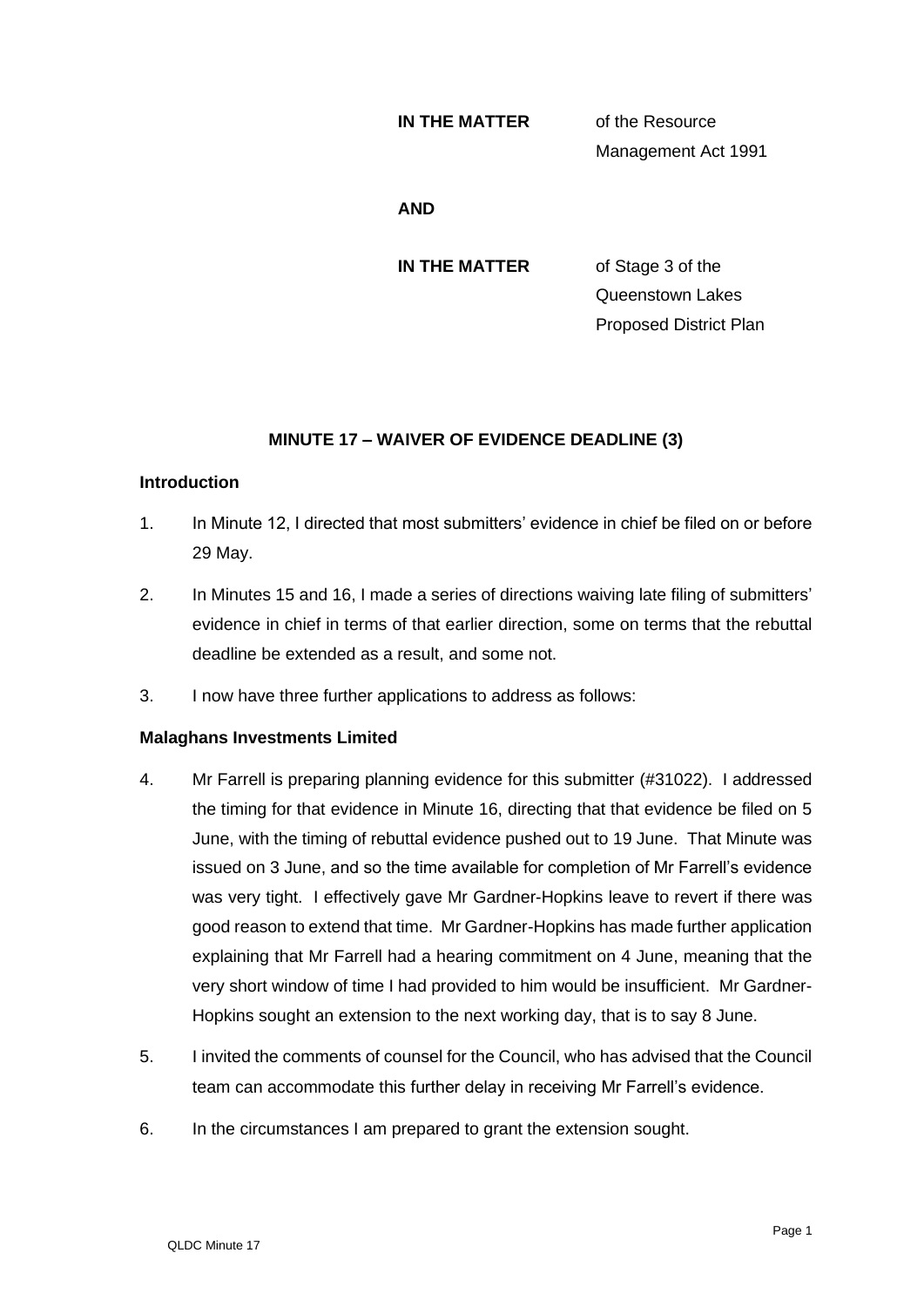### **Telcos**

- 7. When the evidence in chief for Spark Trading New Zealand Limited and Vodafone New Zealand Limited (#3032) was filed, it was accompanied by advice that one of their witnesses was ill and its filing would necessarily be delayed in consequence. The covering email expressed the hope that that might be possible by 2 June but, in the event, the evidence (from Stephen Holding) was filed on 4 June, accompanied by a request for waiver confirming that the reason for the delay was the illness of the witness.
- 8. In the circumstances, I grant the waiver sought with rebuttal on that evidence extended to 19 June to address any prejudice to the Council.

## **Council Rebuttal**

- 9. I have received a memorandum from the Council seeking an extension of the rebuttal timeframe applying to its evidence in three respects. In the first case (Corbridge Estates Limited Partnership), Ms Mortiaux's memorandum explains that although (as noted in Minute 16), the evidence in chief for the submitter was received on 2 June due in turn to IT problems, there was an issue with the electronic document holding the planning evidence of Mr Scott Edgar and that it was a further day before the Council were able to open the document and commence work on rebuttal.
- 10. The Council seeks an extended rebuttal timeframe for its response to both Mr Edgar's evidence and the evidence of Mr Brett Giddens for Gibbston Valley Limited, which was similarly received late, on 2 June (and which was likewise the subject of a direction in my Minute 16). Ms Mortiaux's memorandum notes the volume of evidence filed on the Rural Visitor Zone that the reporting officer, Ms Emily Grace, will have to address in this regard as the primary reason for providing extra time.
- 11. Having granted the submitters an indulgence, I see no issue with providing the Council with extra time as a consequence. In Minutes 15 and 16, I noted the efficiency in avoiding a multiplicity of deadlines that the Council has to meet. I therefore grant the application to extend the Council's rebuttal deadline in this case to 19 June.
- 12. The third case in respect of which the Council seeks a direction relates to the submission of Universal Developments (Hawea) Limited. Here, the issue was entirely internal to the Council. Ms Mortiaux's memorandum notes that the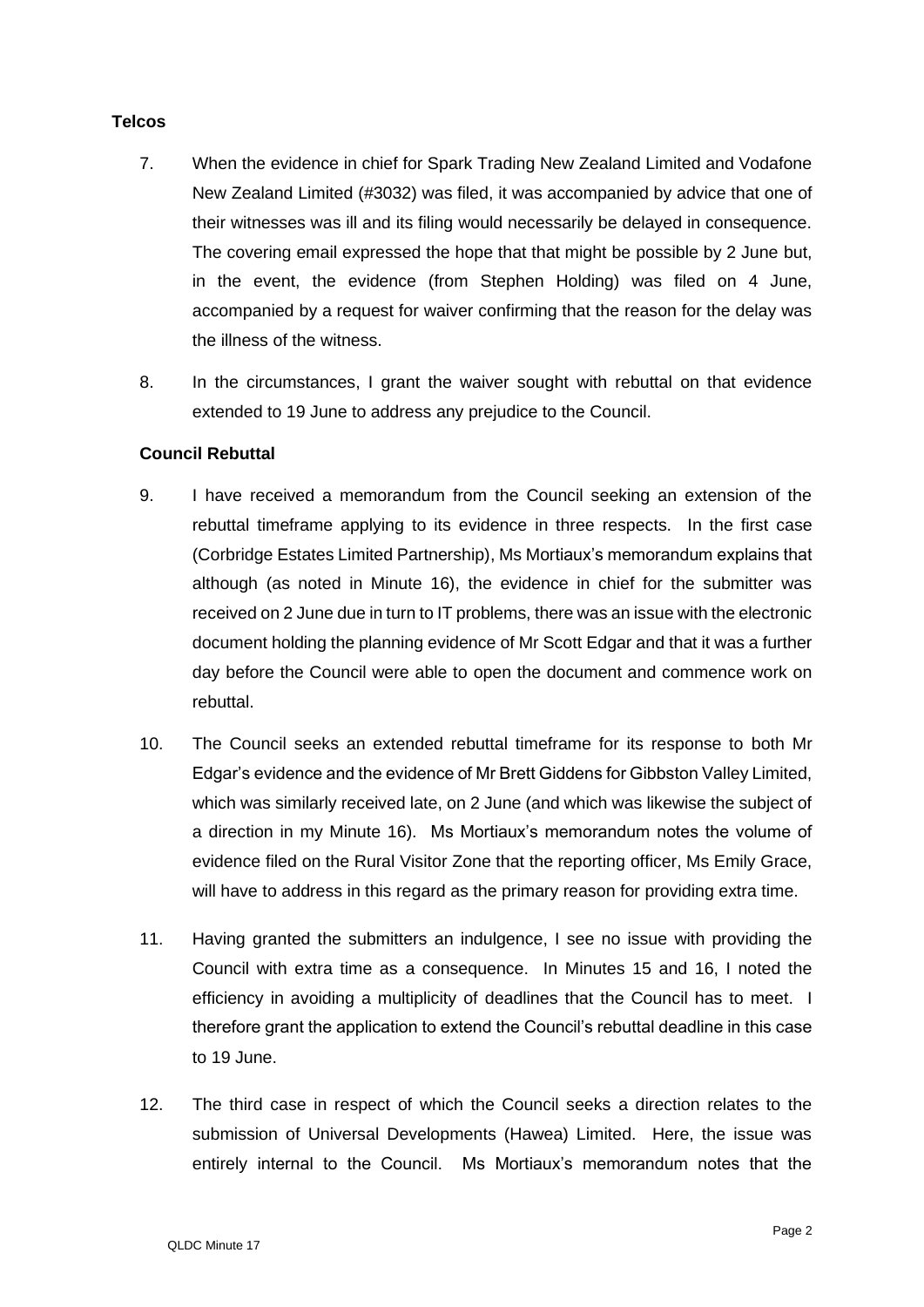reporting planner (Ms Devlin) has identified a conflict of interest, necessitating her handing the matter over to another Council Planner. Mr Barr's has stepped into the breach, but is heavily committed to representing the Council at Environment Court mediations on the Proposed District Stage 2 appeals.

- 13. Ms Mortiaux advises Mr Barr's task has been made even more onerous in this case because of the additional detail the submitter's evidence provides regarding its requested relief
- 14. As Ms Mortiaux points out, in this case (and I observe, in the previous two instances), there will be no prejudice to the submitters in question because they will not be heard for several weeks after filing of the Council's rebuttal. She also makes clear that an order is only sought in respect of the Council's planning response to the submitters' evidence.
- 15. I can readily understand why Mr Barr might have been volunteered for this particular role, given his prior involvement in the Stream 12 hearings. Even without the additional element of Mr Barr's commitments to the Environment Court, I would have been prepared to allow additional time for him to consider the substantial volume of evidence that the submitter has produced. That factor just reinforces the point.
- 16. Accordingly, I will direct that the time for Mr Barr's rebuttal evidence in respect of this submission likewise be extended to 19 June.

## **Directions**

- 17. For the reasons set out above, I direct:
	- (a) Late receipt of the evidence of Mr Stephen Holding for Spark Trading New Zealand Limited and Vodafone New Zealand Limited (#3032) is waived;
	- (b) The evidence of Mr Ben Farrell for Malaghans Investments Limited (#31022) may be filed on or before 1pm on 8 June;
	- (c) Rebuttal evidence in respect of (a) and (b) above may be filed on or before 1pm on 19 June;
	- (d) The Council's planning evidence rebutting the evidence for Corbridge Estates Limited Partnership (#31021), Gibbston Valley Station Limited (#31037) and Universal Developments (Hawea) Limited (#3248) may be filed on or before 1pm on 19 June.